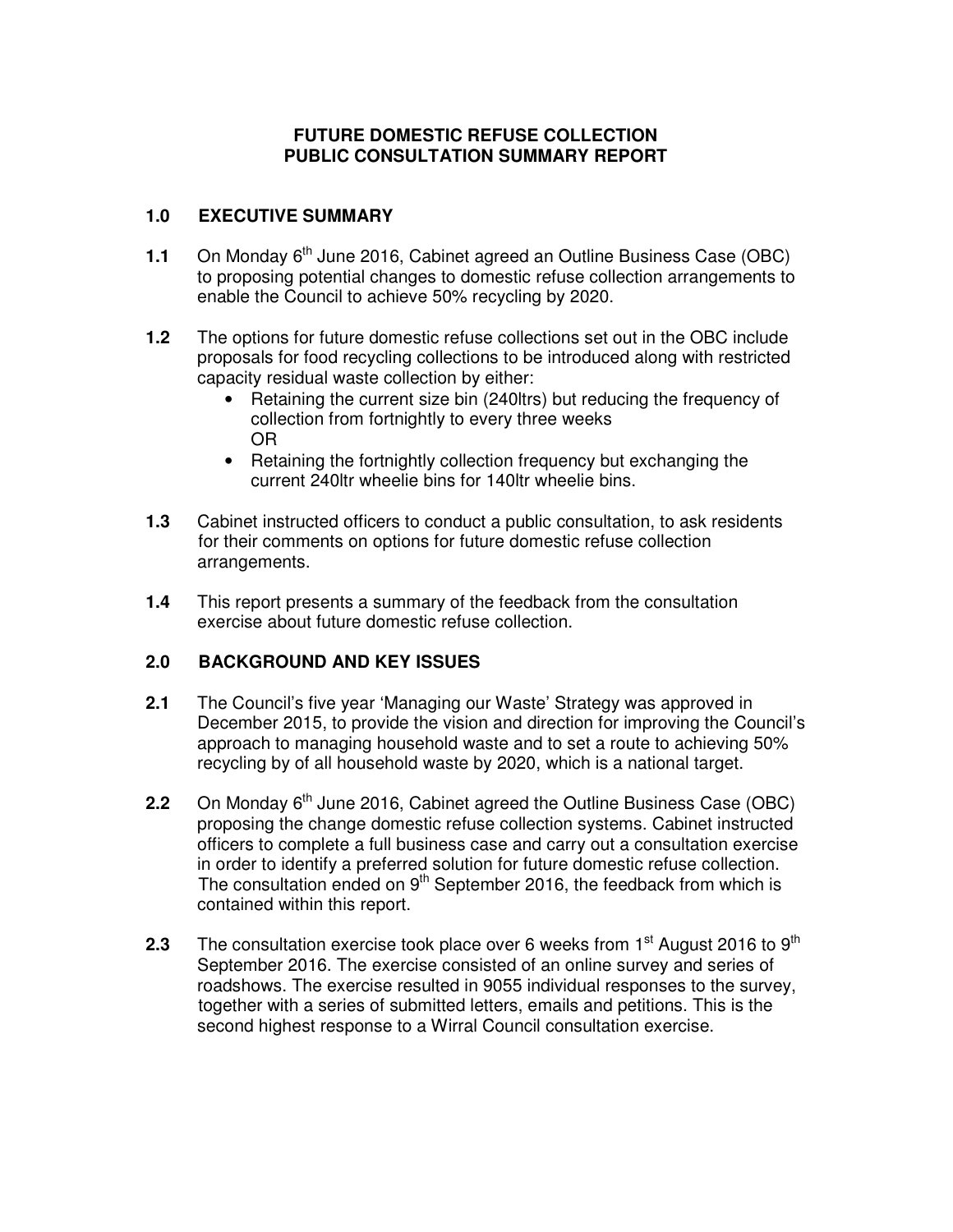# **3.0 CONSULTATION METHODOLOGY**

**3.1** Two waste collection options were proposed, following a detailed options appraisal, to enable the Council to meet and potentially exceed the national 50% recycling target by 2020. Residents were not asked to 'vote for' or 'choose' either option; rather they were asked for their comments on each of the proposals:

# • **Option 1**

- Weekly kerbside food recycling collection via a 23ltr container.
- Fortnightly kerbside dry recycling collection via a 240ltr grey bin.

 - Three-weekly kerbside residual waste collection via a 240ltr green bin.

 - Fortnightly kerbside garden waste collection via the Garden Waste Club.

# • **Option 2**

- Weekly kerbside food recycling collection via a 23ltr container.

- Fortnightly kerbside dry recycling collection via a 240ltr grey bin.
- Fortnightly kerbside residual waste collection via a 140ltr green bin.

 - Fortnightly kerbside garden waste collection via the Garden Waste Club.

- **3.2** The consultation was made available online via an external platform and was also delivered in paper format to residents currently receiving an assisted refuse collection (approximately 3300 residents). Paper surveys and all other correspondence received via email and letter regarding the proposed options were inputted manually into the online consultation.
- **3.3** A detailed set of frequently asked questions (FAQ) was posted online and was supplied in a printed format to those residents receiving the paper consultation form. The FAQs included photos of the food containers and the smaller 140ltr green wheelie bin, as well as information on: why change is required; how the proposed systems would be delivered; what items are collected by the kerbside food recycling service; what happens to the food once collected; options for residents requiring more residual waste capacity due to medical waste, large families or children using disposable nappies; why Wirral isn't currently increasing the range of materials accepted in the grey bins for recycling; why Wirral Council will not remove the charge for garden waste collection; and how will the Council respond to potential increases in flytipping and contamination.
- **3.4** The Council has built up an extensive database of email addresses from residents, partners and other stakeholders who have opted to provide their details to receive information about Council services and consultations. This database received an email about the proposed waste collection options and consultation process.
- **3.5** The Council's website was also used extensively throughout the consultation, with a home page presence promoting the consultation and providing access to it. The consultation was highlighted on the Council's internal intranet page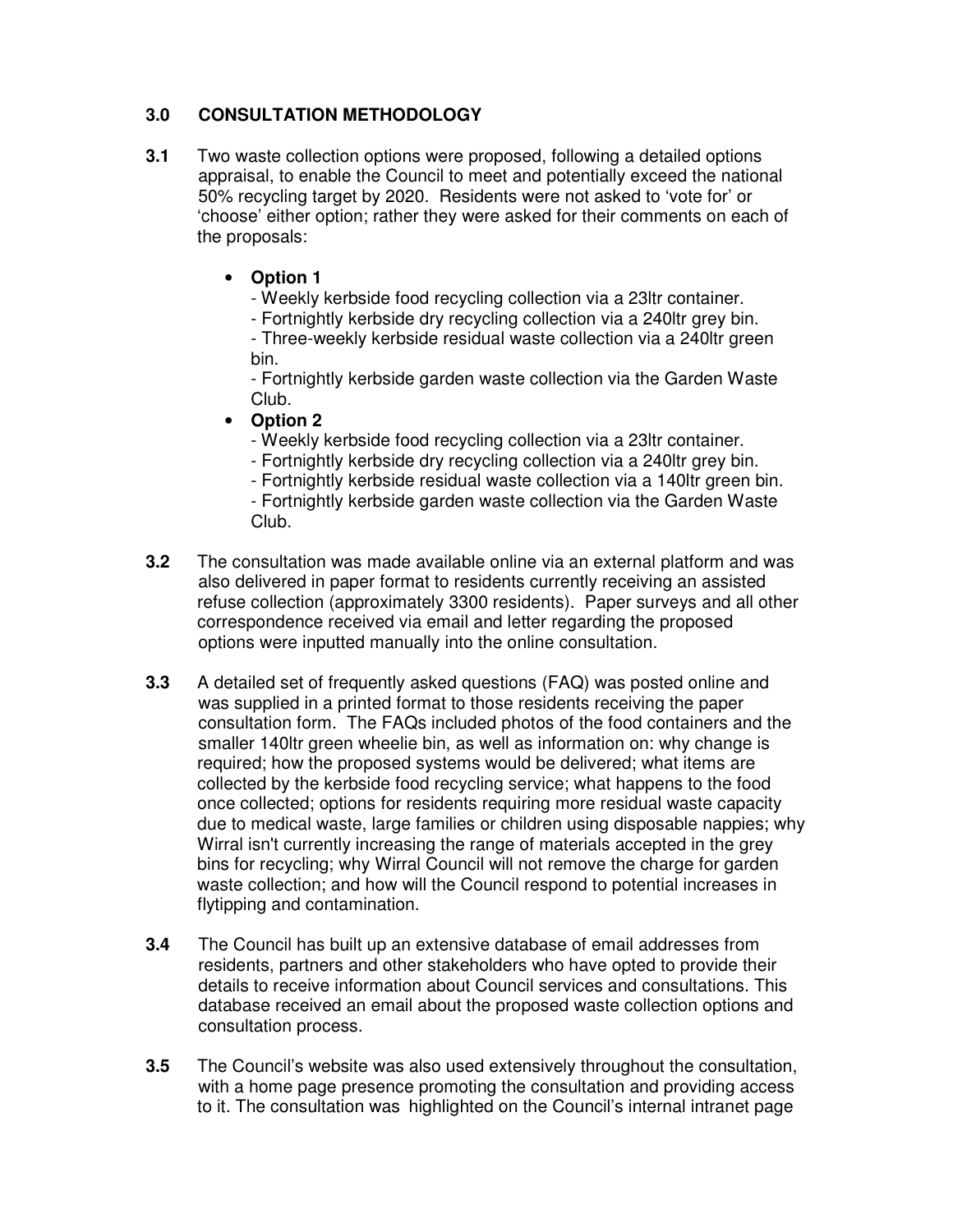for Council employees. The Council's various social networking profiles (Facebook and Twitter) were also used to promote the consultation.

- **3.6** Adverts were placed in the local media and regional media also featured the proposals regularly throughout the consultation period.
- **3.7** Public roadshow events were arranged to take place during the consultation period. Eight events were arranged for public attendance and two locations were arranged at Council buildings for Council employees to attend. Examples of the food containers and the smaller 140ltr green bin were brought to the roadshows, to enable residents to see the containers and ask questions. Some paper consultations were available for residents that attended the roadshows and who did not have internet access.

Table 1 details the consultation roadshow event locations:

| <b>DATE</b>    | <b>VENUE</b>                      | <b>TIMES</b> |
|----------------|-----------------------------------|--------------|
| 02 August 2016 | Tesco, Heswall                    | 11am to 2pm  |
| 03 August 2016 | Cherry Tree Centre, Liscard       | 10am to 1pm  |
| 04 August 2016 | Birkenhead Town Centre - o/s ASDA | 11am to 2pm  |
| 08 August 2016 | West Kirby Library                | 3pm to 6pm   |
| 11 August 2016 | <b>Bromborough Civic Centre</b>   | 10am to 1pm  |
| 13 August 2016 | Birkenhead Park, Visitor Centre   | 10am to 4pm  |
| 14 August 2016 | Birkenhead Park, Visitor Centre   | 10am to 4pm  |
| 16 August 2016 | Wallasey Town Hall                | 10am to 1pm  |
| 17 August 2016 | Floral Pavilion, New Brighton     | 3pm to 6pm   |
| 18 August 2016 | Cheshire Lines Building (staff)   | 11am to 2pm  |
| 19 August 2016 | Older People's Parliament         | 11am to 1pm  |

#### **Table 1**

**3.8** The consultation ran from Monday 1<sup>st</sup> August 2016 until Friday 9<sup>th</sup> September 2016.

# **4.0 PETITIONS RECEIVED**

- **4.1** The following petitions related to the proposed waste collection systems have been received (as of July 2017):
	- Wirral Council Bin Collection Proposed Changes:
		- Online 3,403 signatures
	- Wirral Council Bin Collection Petition against Proposed Changes - Paper 1,111 signatures
	- Proposed Wheelie Bin Changes in Wallasey - Paper 880 signatures
- **4.2** The numbers of signatures quoted are correct at the time of writing this report.
- **4.3** All petitions were against the introduction of reduced residual waste capacity.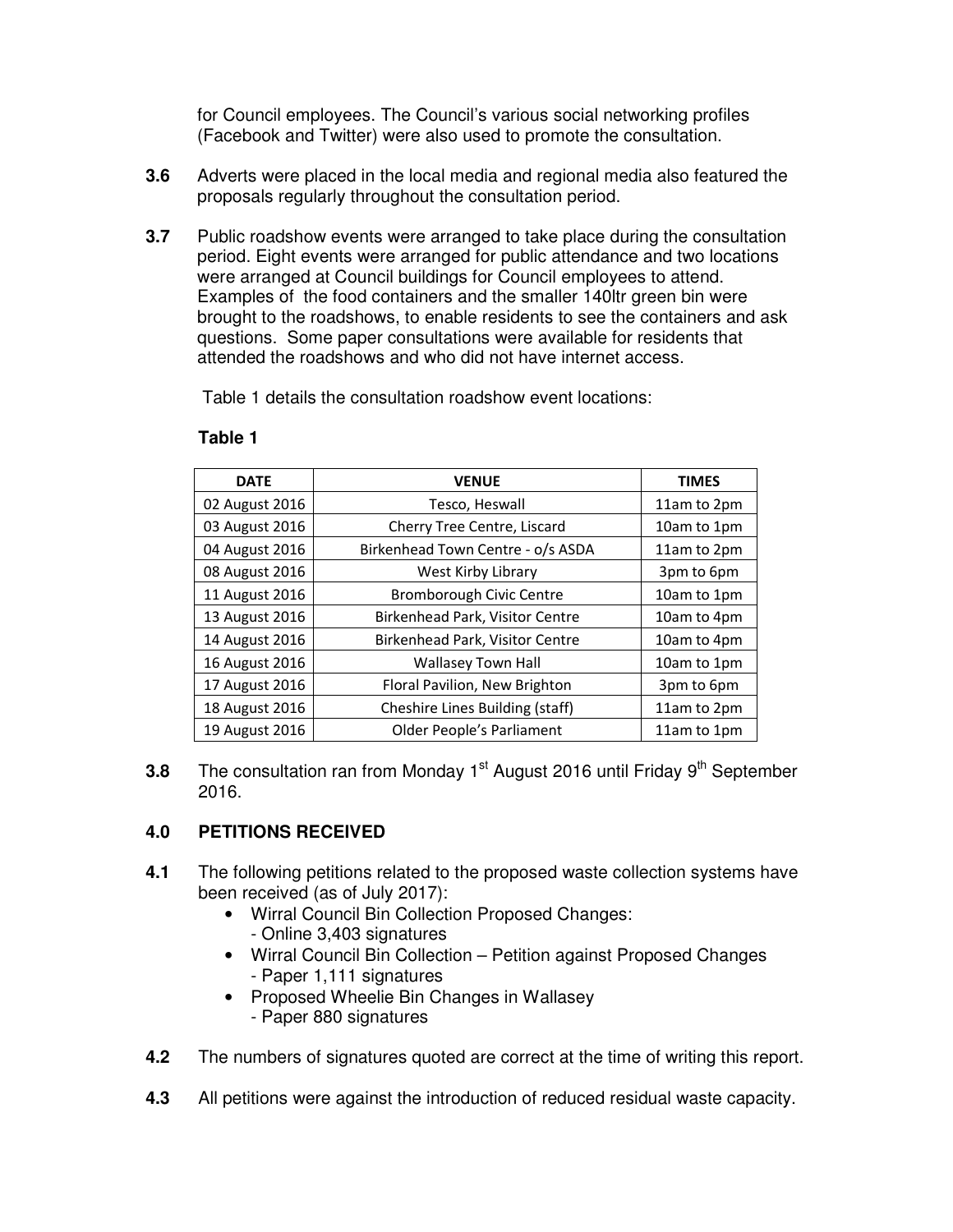**4.4** The Wirral Council Bin Collection Proposed Changes Petition received over 3,000 signatures and as per the Council's petition scheme, it is therefore eligible to be heard by Council.

## **5.0 ANALYSIS OF RESULTS**

- **5.1** The Council used online software to capture all responses and provide analysis of the quantitative aspect of the consultation questions. Responses which are completed online go directly into the system and any hand written responses received are manually inputted into the same system, using clear protocols.
- **5.2** All responses to the individual questions posed were analysed regardless of whether questionnaires were fully or partially completed.
- **5.3** The two proposed options were presented in a 'free text' response format, requesting the respondent's comments on each of the two proposals. There then followed a number of questions relating to the number of people in the property, property type, how the resident learned of the consultation, postcode and an option to advise how the respondent would prefer to be keep informed by the Council in the future.
- **5.4** The comments for each option have been reviewed and analysed by the project team to identify common themes and suggestions. All of these comments are also available in full online at the Council website at www.wirral.gov.uk/food.
- **5.5** A total of 9055 responses to the consultation were received. This is the second largest response to a consultation undertaken by Wirral Council.
- **5.6 Response to Question 1** (Three-weekly residual waste collection, 240ltr bin)
- 5.6.1 A total of 6,920 comments were received regarding Option 1. Residents were not asked to 'vote for' or 'choose' either option; they were asked for their comments on each of the two proposals. All comments have been reviewed and a random sample analysed in depth. The results have been summarised in the table below.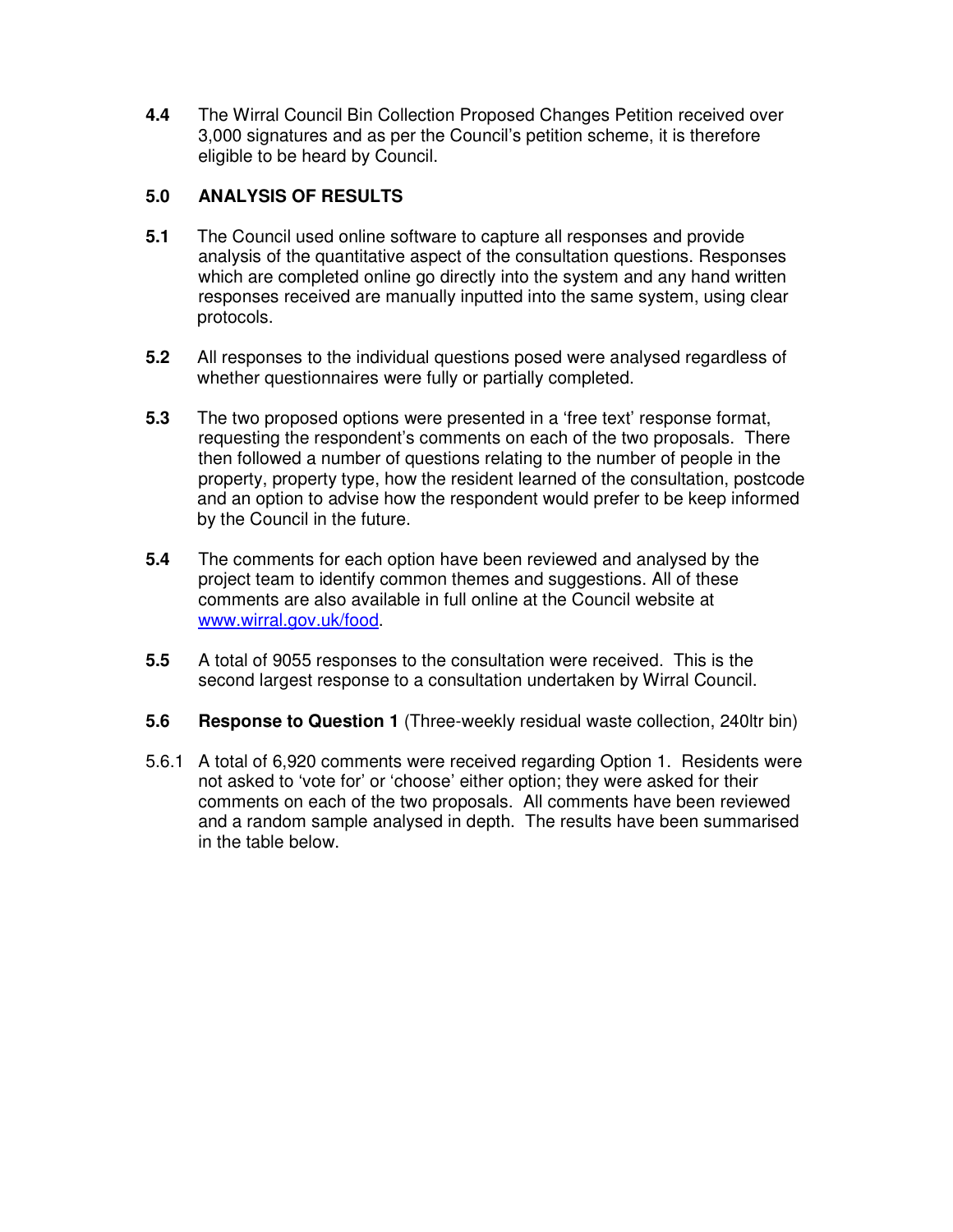

 **Table 2 – Common comments regarding a three-weekly residual waste collection** 

- 5.6.2 Over 40% of respondents commented that they were not in favour of a three weekly residual waste collection frequency.
- 5.6.3 Where a reason for this was given, it was usually due to the respondent expressing concern over the health and hygiene issues of having nappies, medical waste or pet waste sitting in the bins for that length of time. Another concern raised was the confusion around a three weekly collection dates or if there was a missed collection the wait would be six weeks until the next scheduled collection.
- 5.6.4 16% of respondents stated a preference for Option 1 to retain the current green residual waste bin, but have it emptied every three weeks.
- 5.6.5 Over 10% of respondents expressed a dislike for the proposed food waste collection and 12% suggested an increase in the range of recyclables from the kerbside.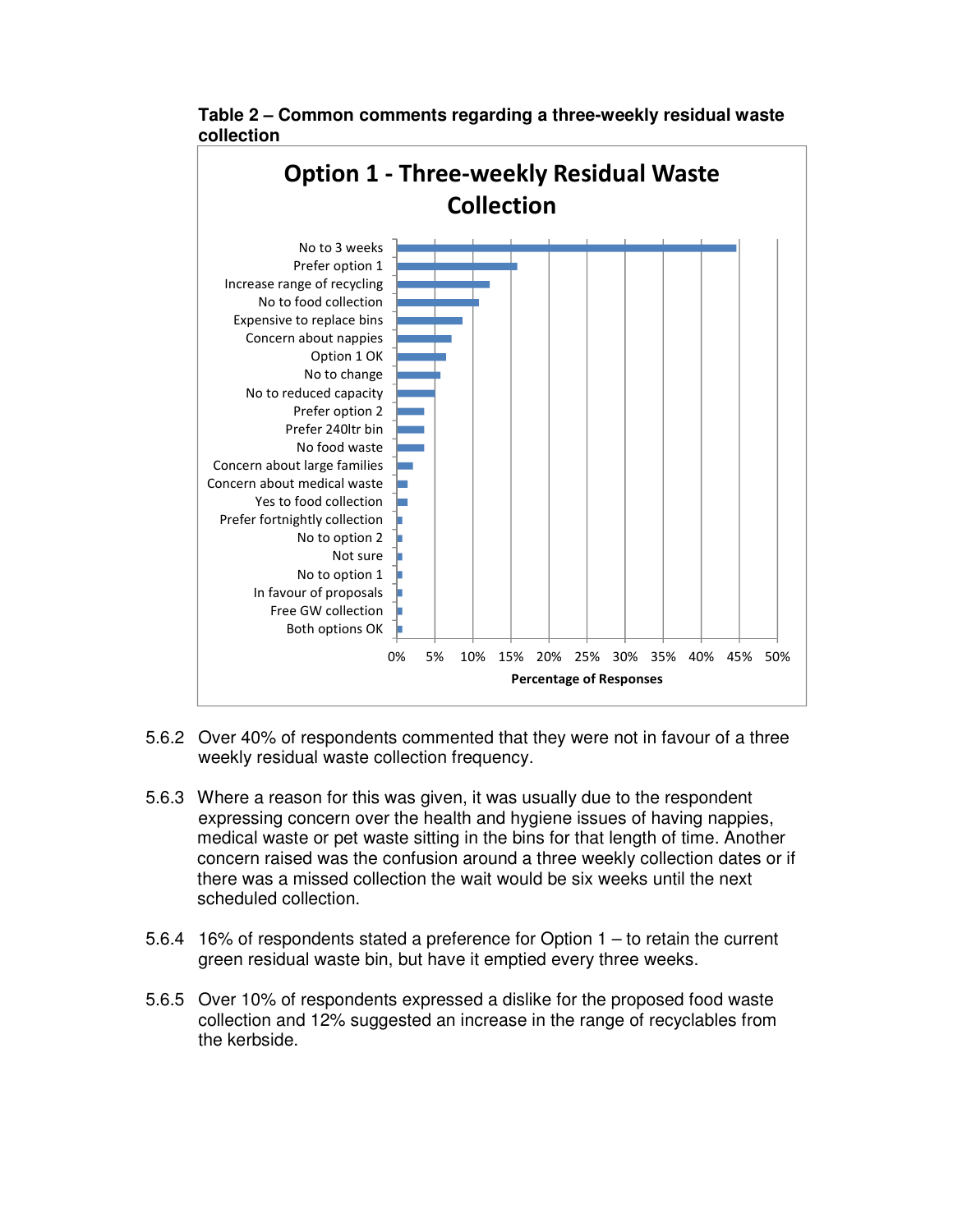- **5.7 Response to Question 2** (Fortnightly residual waste collection, 140ltr bin)
- 5.7.1 A total of 6,876 comments were received regarding Option 2. Residents were not asked to 'vote for' or 'choose' either option; they were asked for their comments on each of the two proposals. All comments have been reviewed and a random sample analysed in depth. The results have been summarised in the table below.

0% 5% 10% 15% 20% 25% 30% 35% Prefer fortnightly collection Supports all changes Concern about medical waste Concern about nappies No to 3 weeks Prefer option 1 No to option 2 No to food collection Concern about large families Increase range of recycling No to change Option 2 OK No to reduced capacity Expensive to replace bins No to smaller bin Prefer option 2 Option 2 - 140ltr Fortnightly Residual Waste Collection

 **Table 3 – Common themes regarding a 140ltr fortnightly residual waste collection** 

5.7.2 Approximately 30% of respondents stated a preference for Option 2 – to exchange the current green residual waste bin for a 140ltr green bin and keep the fortnightly collection.

Percentage of Responses

- 5.7.3 15% of respondents did not want a smaller bin, with many (13%) concerned about the cost to replace the bins and where the funding would come from for such a venture. Other concerns raised included provision for large families and those with medical waste or nappies and how they would be able to cope with the reduced capacity.
- 5.7.4 Approximately 8% of respondents did not want to change the current waste management system.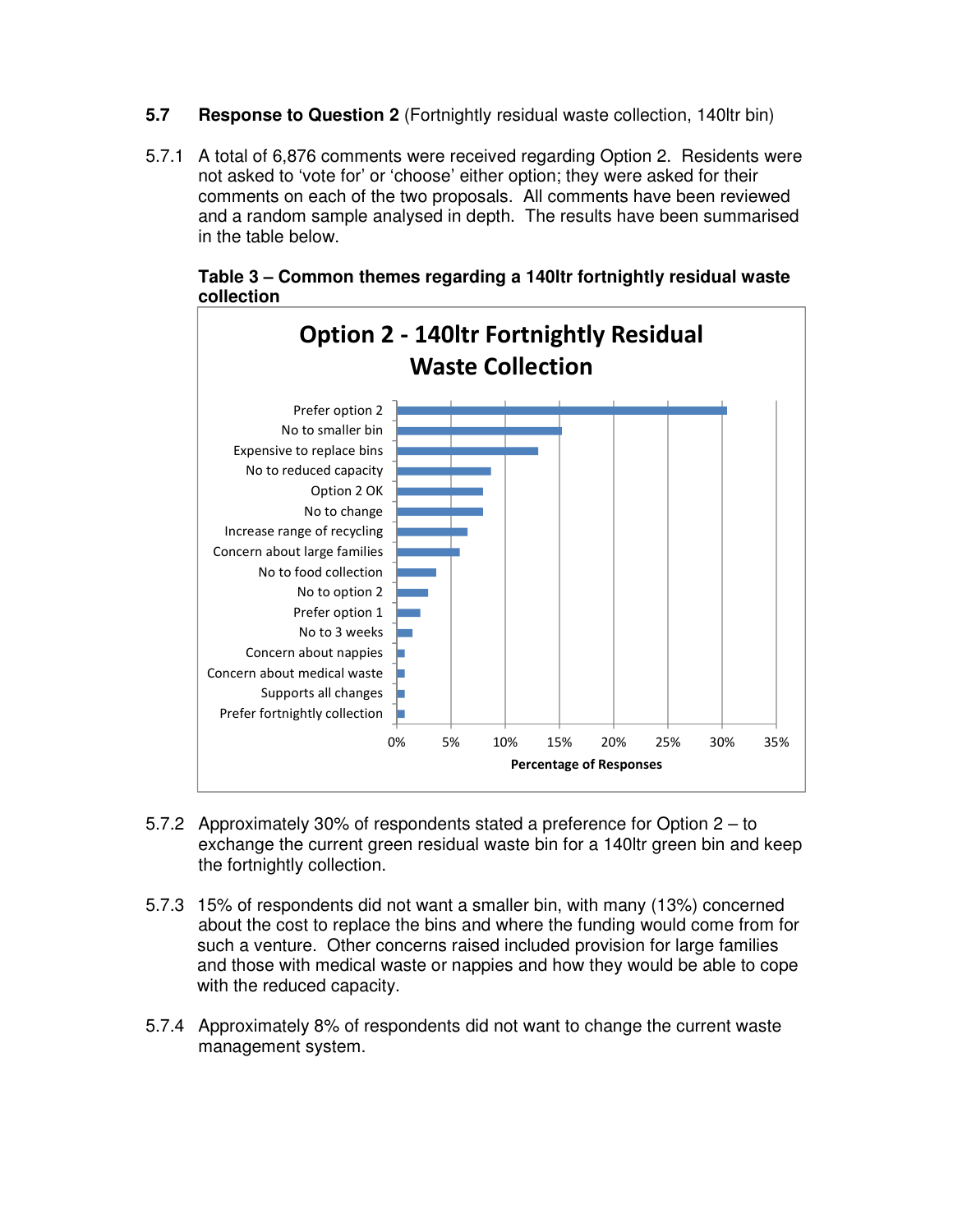# **5.8 Combined comments**

5.8.1 The graph below has combined the responses from both question 1 and question 2, to give an overall view from respondents:



 **Table 4 – Combined comments received for Option 1 and Option 2** 

#### **5.9 Response to Question 3** – How many people live in your household?

5.9.1 The number of people in the household of the respondents is detailed in the table and graph below.

| How many people live your household? |                     |                       |  |  |  |
|--------------------------------------|---------------------|-----------------------|--|--|--|
| <b>Answer Options</b>                | Response<br>Percent | <b>Response Count</b> |  |  |  |
|                                      | 18.5%               | 1650                  |  |  |  |
| $\mathcal{P}$                        | 44.2%               | 3941                  |  |  |  |
| 3                                    | 15.9%               | 1422                  |  |  |  |
| 4                                    | 14.7%               | 1312                  |  |  |  |
| More than 4                          | 6.7%                | 594                   |  |  |  |
| 8919<br>answered question            |                     |                       |  |  |  |
|                                      | skipped question    | 136                   |  |  |  |

#### **Table 5 – Number of people in the household**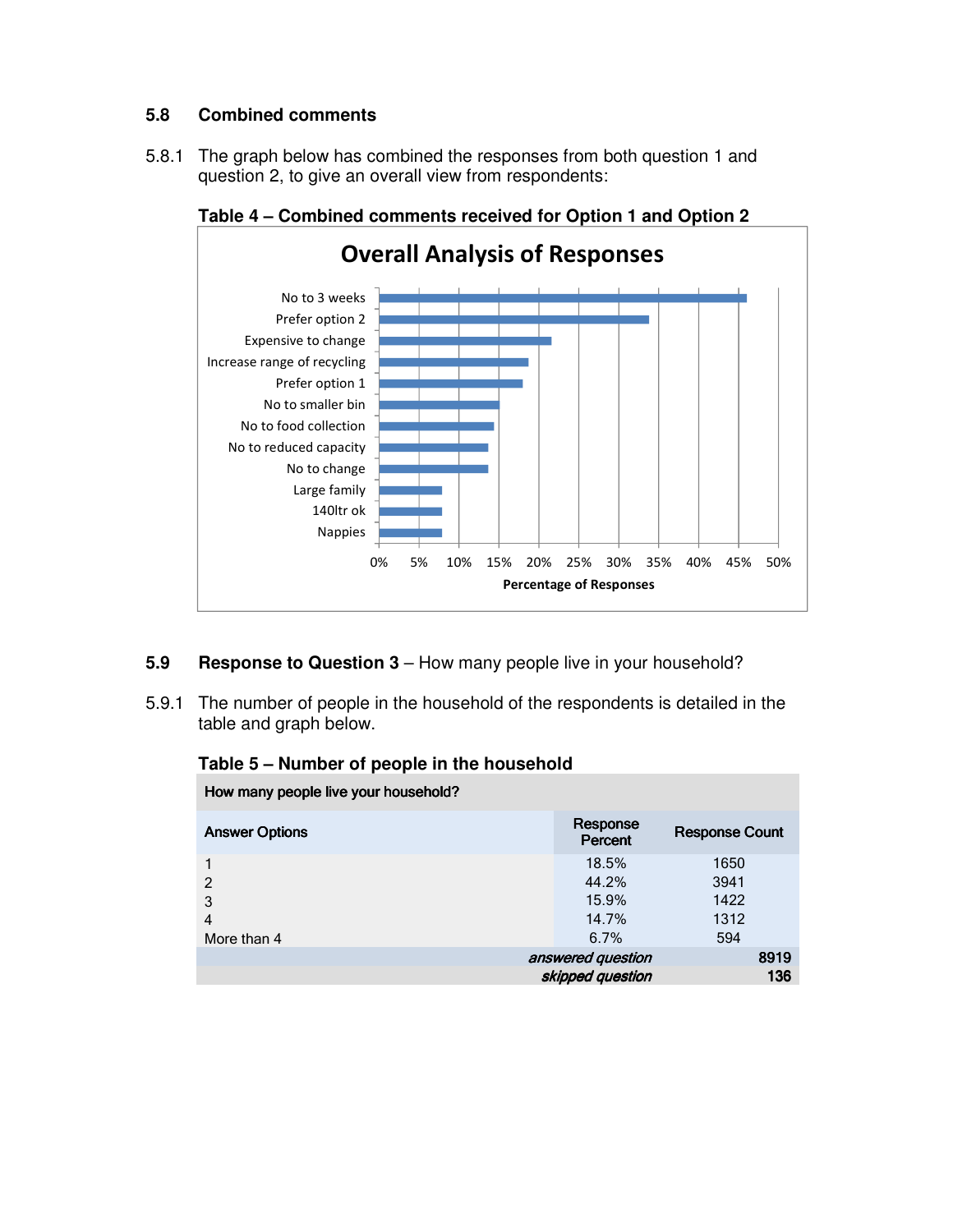

- 5.9.2 Wirral's household size composition is on average:
	- 33.7% One-person household
	- 30.4% Two-person household
	- 32.7% 3+ person household

 The consultation survey therefore provides a representative sample from the 3+ households, larger representation from households with only 2 inhabitants and a lower representation from those with only one resident. This is possibly due to the lower residual waste capacity requirements from a one-person household.

#### **5.10 Response to Question 4** – What type of property do you live in?

5.10.1 The table and chart below details the property type of the respondents.

| THE REPORT OF PROPERTY OF YOU HAVE HELD   |                                       |                   |  |  |  |
|-------------------------------------------|---------------------------------------|-------------------|--|--|--|
| <b>Answer Options</b>                     | Response<br>Percent                   | Response<br>Count |  |  |  |
| <b>Bungalow</b>                           | 11.0%                                 | 979               |  |  |  |
| Detached house                            | 26.7%                                 | 2387              |  |  |  |
| Semi-detached house                       | 45.4%                                 | 4058              |  |  |  |
| Terraced house                            | 8.8%                                  | 786               |  |  |  |
| Terraced house with rear passage way      | $3.0\%$                               | 264               |  |  |  |
| Ground floor flat or apartment            | 1.3%                                  | 114               |  |  |  |
| Flat or apartment not on the ground floor | 1.5%                                  | 131               |  |  |  |
| Other (please specify)                    | 2.5%                                  | 220               |  |  |  |
|                                           | answered question<br>skipped question | 8939<br>116       |  |  |  |
|                                           |                                       |                   |  |  |  |

#### **Table 6 – Property type**

What type of property do you live in?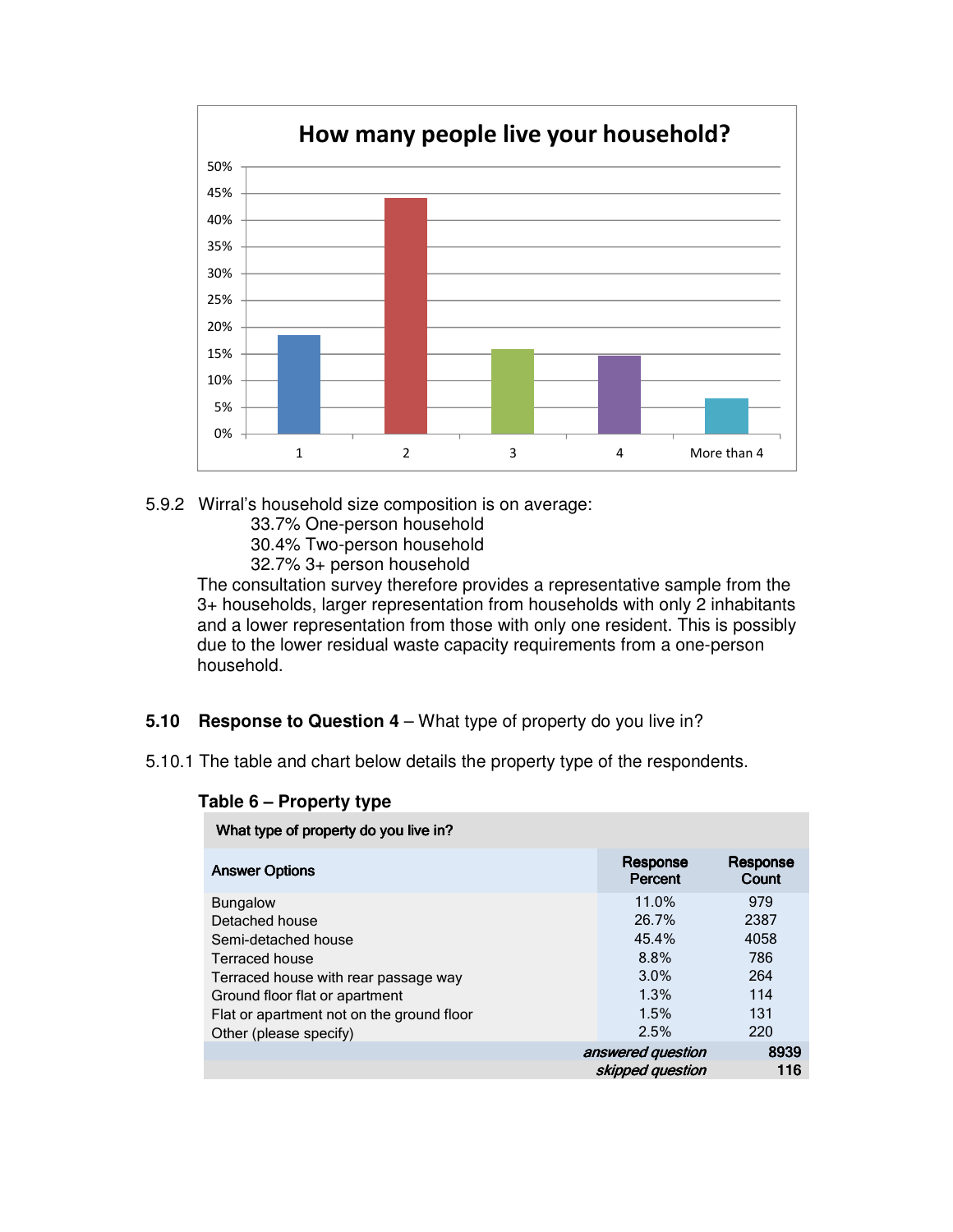

- 5.10.2 The profile of Wirral's ACORN classification of properties is 15% detached properties, 47% semi-detached properties and 30% terraced properties. This consultation received a proportionate number of responses from semi detached properties, but a higher number of responses from detached properties and a lower proportion from residents living in terraced properties.
- **5.11 Question 5** What is your postcode?
- 5.11.1 This information is used to demonstrate that we have received the views of a cross section of areas from Wirral. Respondents cannot be identified in any way from this information.
- 5.11.2 8,653 respondents provided a postcode, with 402 respondents not doing so. Of the postcodes supplied, 623 were unable to be mapped due to respondent typing error. These were checked using the Royal Mail postcode finder.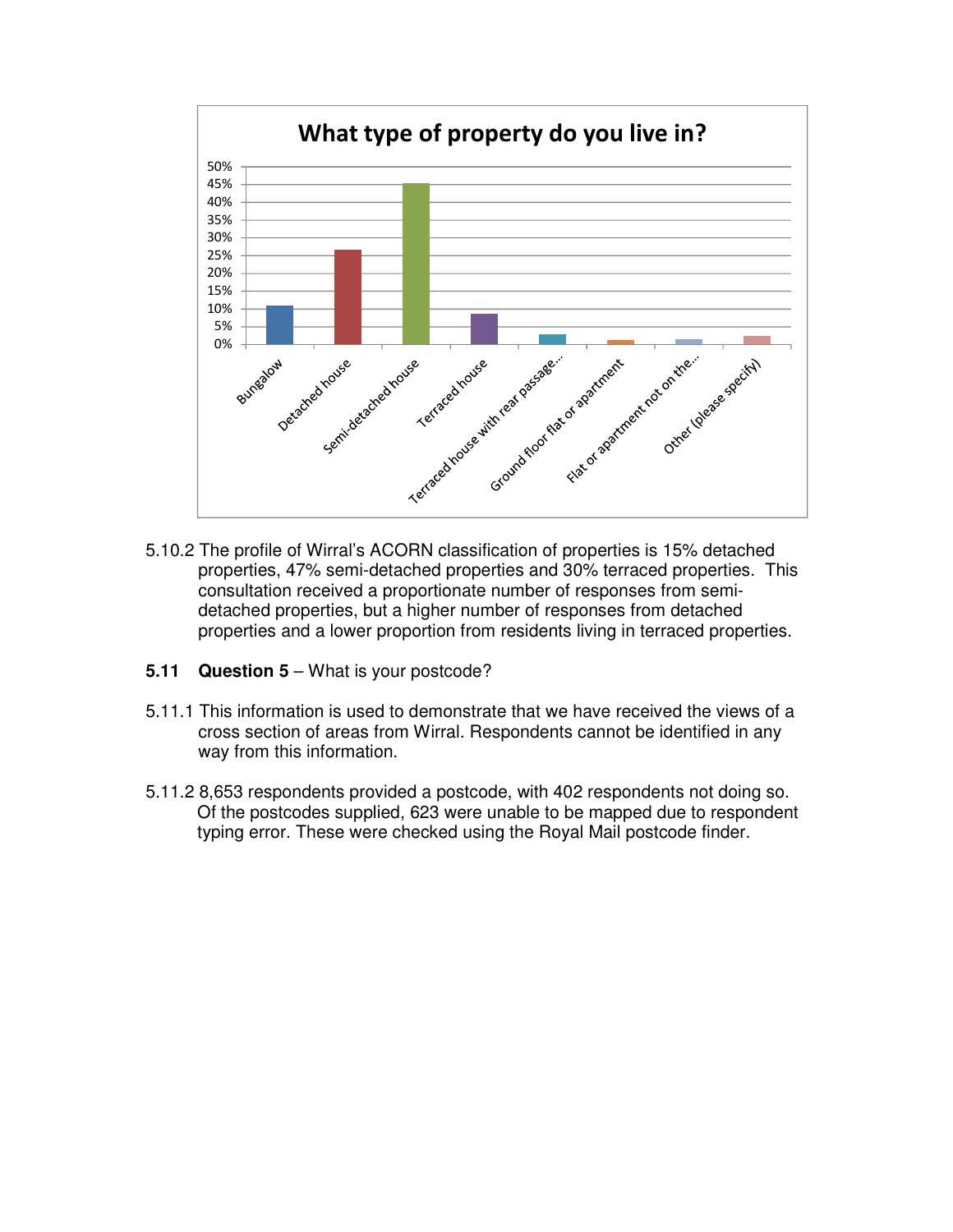

5.11.3 The diagram below shows the postcodes mapped for analysis.

- 5.11.4 The above diagram shows that a representation from all areas was received as part of the consultation.
- **5.12 Question 6** Where did you hear about the consultation?
- 5.12.1 Table 7 below shows that the majority of residents received information about the consultation via the email from the Council.

#### **Table 7 – How respondents heard about the consultation**

| Where did you hear about the consultation? (tick all that apply) |                     |                       |  |  |  |
|------------------------------------------------------------------|---------------------|-----------------------|--|--|--|
| <b>Answer Options</b>                                            | Response<br>Percent | <b>Response Count</b> |  |  |  |
| Newspaper                                                        | 22.6%               | 1968                  |  |  |  |
| Email from the council                                           | 70.8%               | 6160                  |  |  |  |
| Radio                                                            | 2.8%                | 242                   |  |  |  |
| Local magazine                                                   | 1.2%                | 105                   |  |  |  |
| Event                                                            | 0.2%                | 15                    |  |  |  |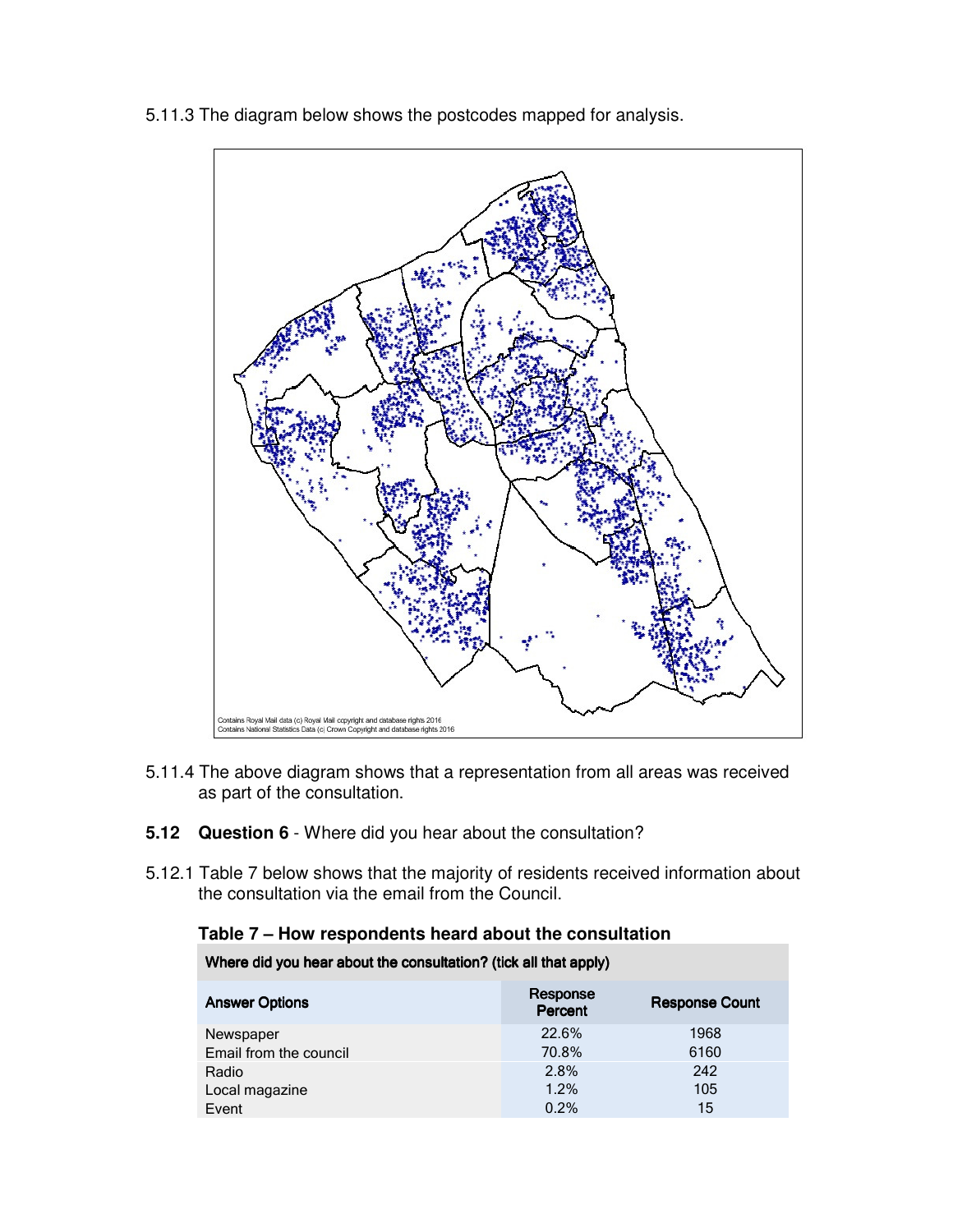

- **5.13 Question 7** How would you like to be kept up to date about your waste and recycling collections?
- 5.13.1 Table 8 below shows that the majority of residents who replied to the consultation would like to be kept up to date regarding waste and recycling collection via email.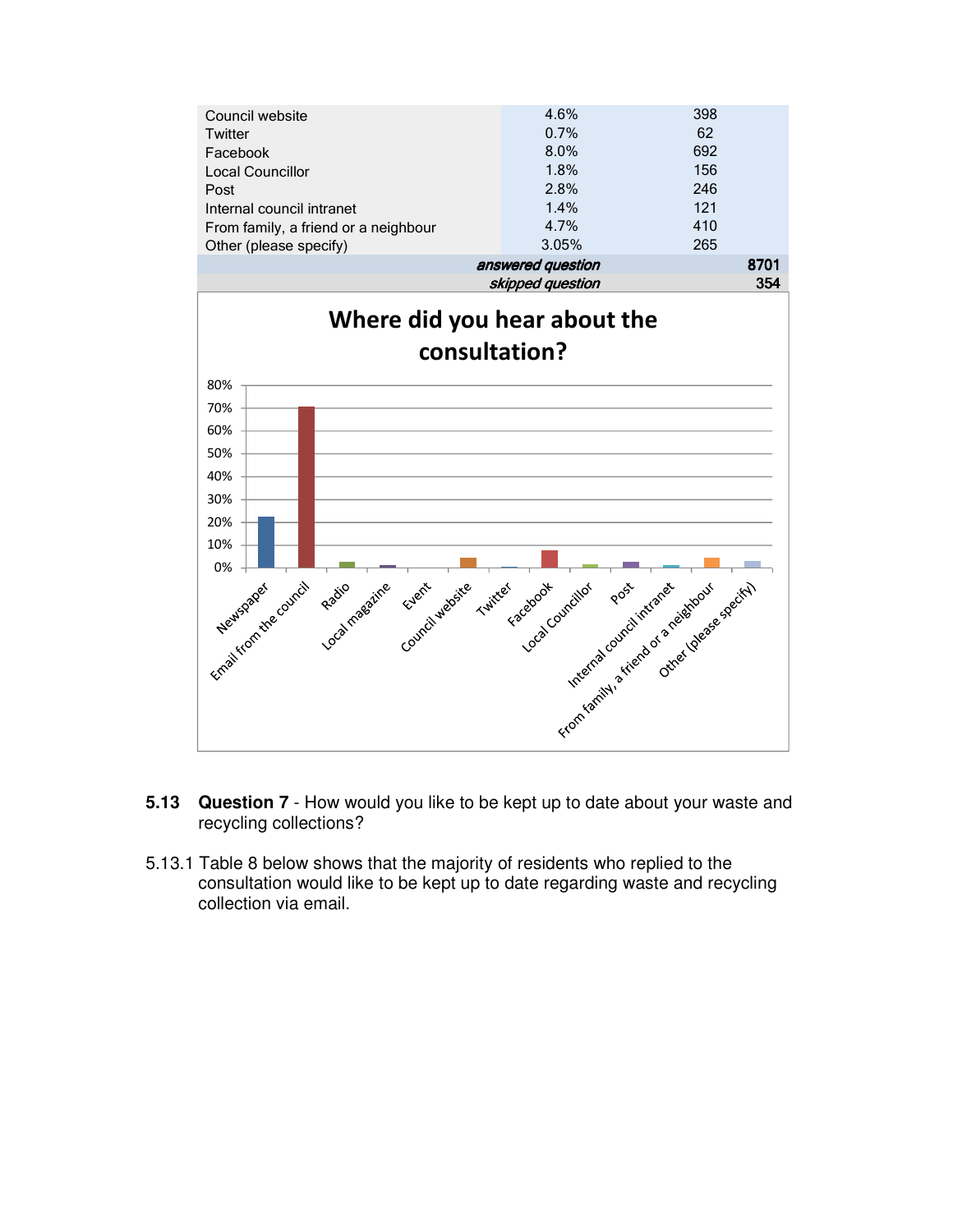#### **Table 8 – How respondents would like to be kept in touch with**

How would you like to be kept up to date about your waste and recycling collections? **Answer Options** Response **Percent Response Count** Local media 19.9% 1692 Email 78.2% 6653 Facebook 5.9% 499 Twitter **1.6%** 139 Council website 10.8% 922 Environment newsletter by email and the matter of  $7.6\%$  643 answered question 8503 skipped question 552

# How would you like to be kept up to date about your waste and recycling collections?



5.13.2 4,557 respondents supplied their email address for future contact. 4,498 did not respond to this question.

# **6. CONCLUSION**

- **6.1** The consultation exercise has shown that, although some residents did not want to change existing domestic refuse collection systems, many expressed a willingness to engage with the proposals.
- **6.2** The overall nature of the comments has shown that residents would prefer to reduce capacity whilst retaining the collection frequency (i.e. exchange the current 240ltr bin for a smaller 140ltr bin). However, there is concern regarding the cost of exchanging the bins.